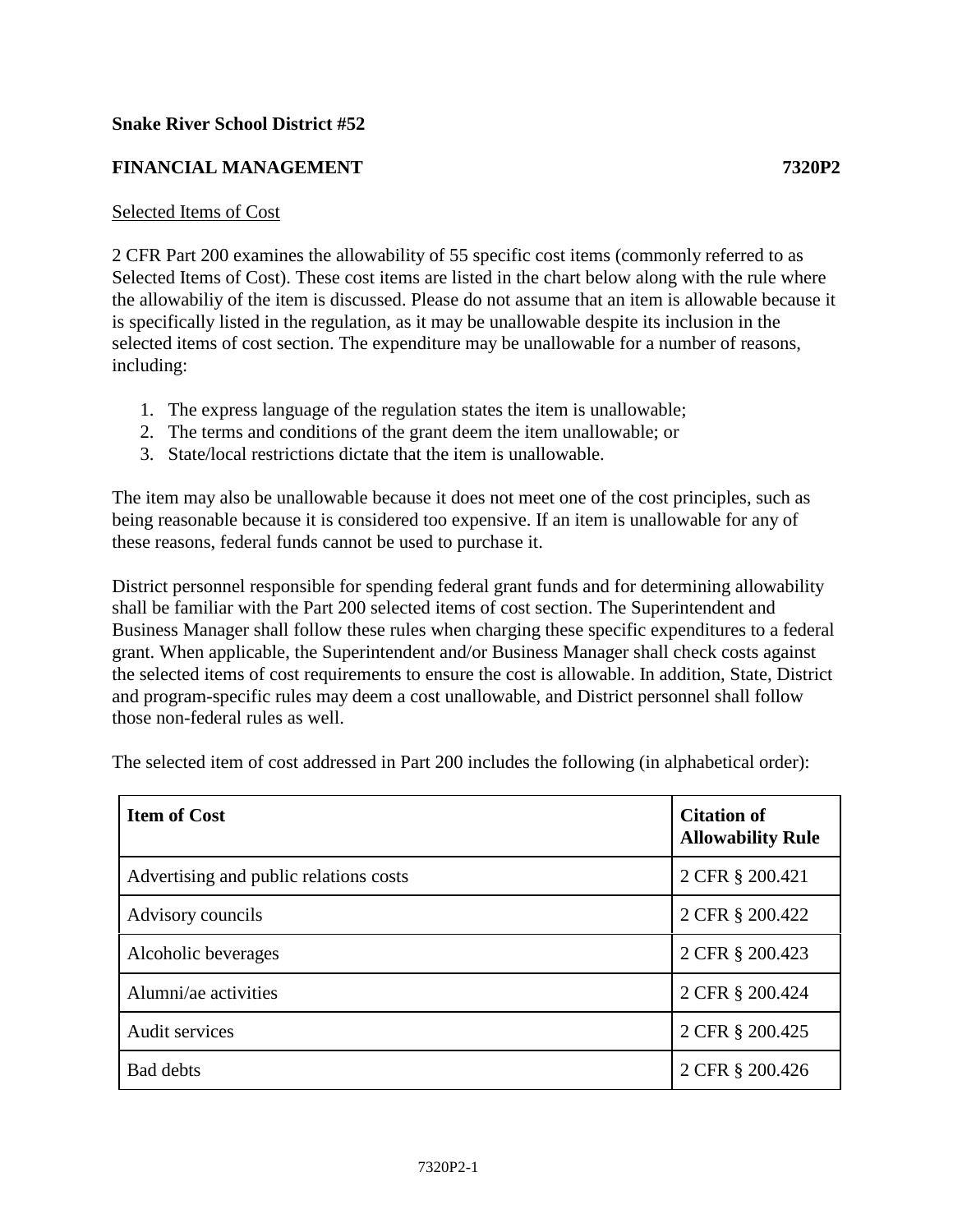| Bonding costs                                                                                           | 2 CFR § 200.427 |
|---------------------------------------------------------------------------------------------------------|-----------------|
| Collection of improper payments                                                                         | 2 CFR § 200.428 |
| Commencement and convocation costs                                                                      | 2 CFR § 200.429 |
| Compensation – personal services                                                                        | 2 CFR § 200.430 |
| Compensation – fringe benefits                                                                          | 2 CFR § 200.431 |
| Conferences                                                                                             | 2 CFR § 200.432 |
| Contingency provisions                                                                                  | 2 CFR § 200.433 |
| Contributions and donations                                                                             | 2 CFR § 200.434 |
| Defense and prosecution of criminal and civil proceedings, claims,<br>appeals, and patent infringements | 2 CFR § 200.435 |
| Depreciation                                                                                            | 2 CFR § 200.436 |
| Employee health and welfare costs                                                                       | 2 CFR § 200.437 |
| <b>Entertainment costs</b>                                                                              | 2 CFR § 200.438 |
| Equipment and other capital expenditures                                                                | 2 CFR § 200.439 |
| Exchange rates                                                                                          | 2 CFR § 200.440 |
| Fines, penalties, damages, and other settlements                                                        | 2 CFR § 200.441 |
| Fund raising and investment management costs                                                            | 2 CFR § 200.442 |
| Gains and losses on disposition of depreciable assets                                                   | 2 CFR § 200.443 |
| General costs of government                                                                             | 2 CFR § 200.444 |
| Goods and services for personal use                                                                     | 2 CFR § 200.445 |
| Idle facilities and idle capacity                                                                       | 2 CFR § 200.446 |
| Insurance and indemnification                                                                           | 2 CFR § 200.447 |
| Intellectual property                                                                                   | 2 CFR § 200.448 |
| Interest                                                                                                | 2 CFR § 200.449 |
| Lobbying                                                                                                | 2 CFR § 200.450 |
| Losses on other awards or contracts                                                                     | 2 CFR § 200.451 |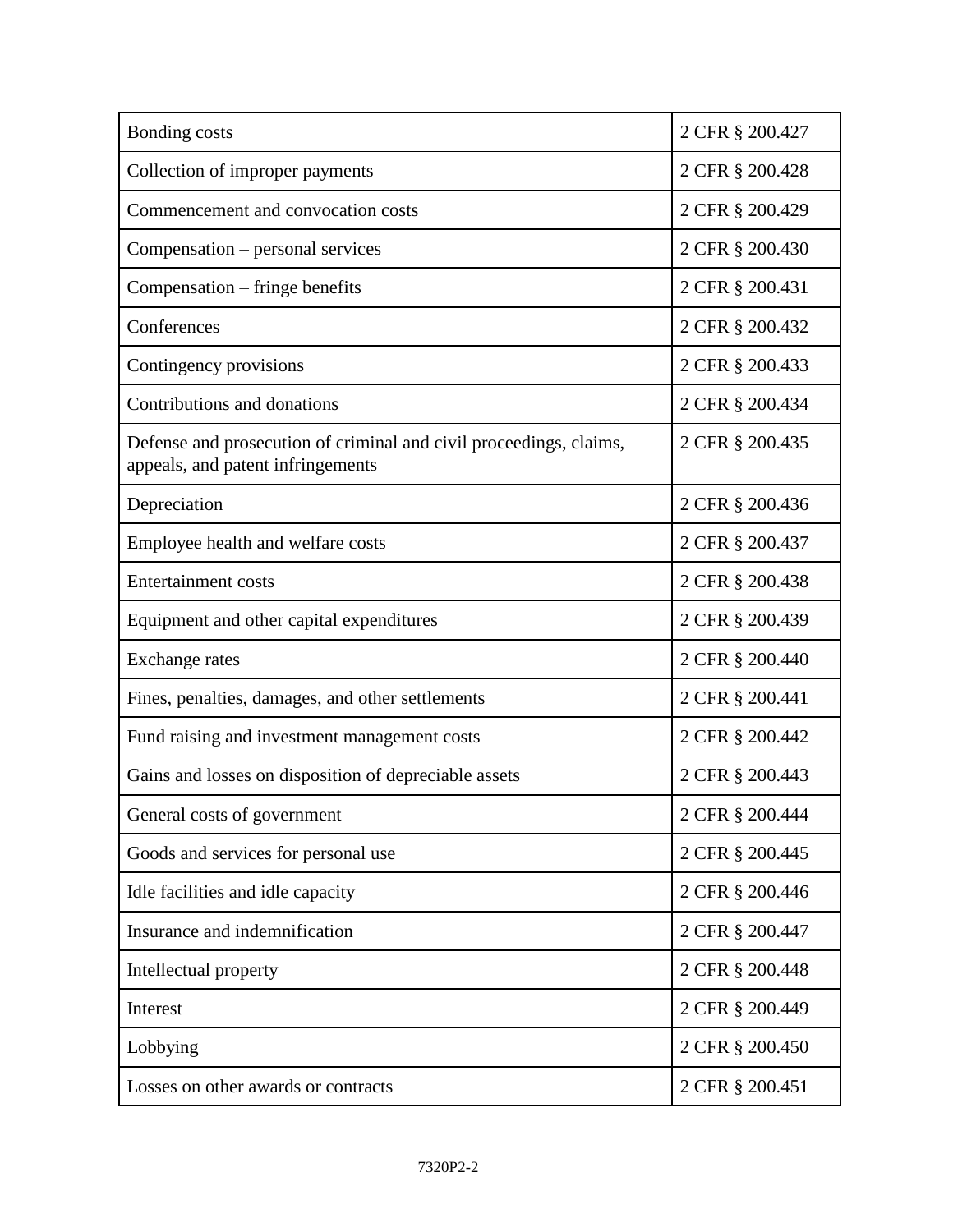| Maintenance and repair costs                                       | 2 CFR § 200.452 |
|--------------------------------------------------------------------|-----------------|
| Materials and supplies costs, including costs of computing devices | 2 CFR § 200.453 |
| Memberships, subscriptions, and professional activity costs        | 2 CFR § 200.454 |
| Organization costs                                                 | 2 CFR § 200.455 |
| Participant support costs                                          | 2 CFR § 200.456 |
| Plant and security costs                                           | 2 CFR § 200.457 |
| Pre-award costs                                                    | 2 CFR § 200.458 |
| Professional services costs                                        | 2 CFR § 200.459 |
| Proposal costs                                                     | 2 CFR § 200.460 |
| Publication and printing costs                                     | 2 CFR § 200.461 |
| Rearrangement and reconversion costs                               | 2 CFR § 200.462 |
| Recruiting costs                                                   | 2 CFR § 200.463 |
| Relocation costs of employees                                      | 2 CFR § 200.464 |
| Rental costs of real property and equipment                        | 2 CFR § 200.465 |
| Scholarships and student aid costs                                 | 2 CFR § 200.466 |
| Selling and marketing costs                                        | 2 CFR § 200.467 |
| Specialized service facilities                                     | 2 CFR § 200.468 |
| Student activity costs                                             | 2 CFR § 200.469 |
| Taxes (including Value Added Tax)                                  | 2 CFR § 200.470 |
| <b>Termination costs</b>                                           | 2 CFR § 200.471 |
| Training and education costs                                       | 2 CFR § 200.472 |
| <b>Transportation costs</b>                                        | 2 CFR § 200.473 |
| <b>Travel</b> costs                                                | 2 CFR § 200.474 |
| Trustees                                                           | 2 CFR § 200.475 |